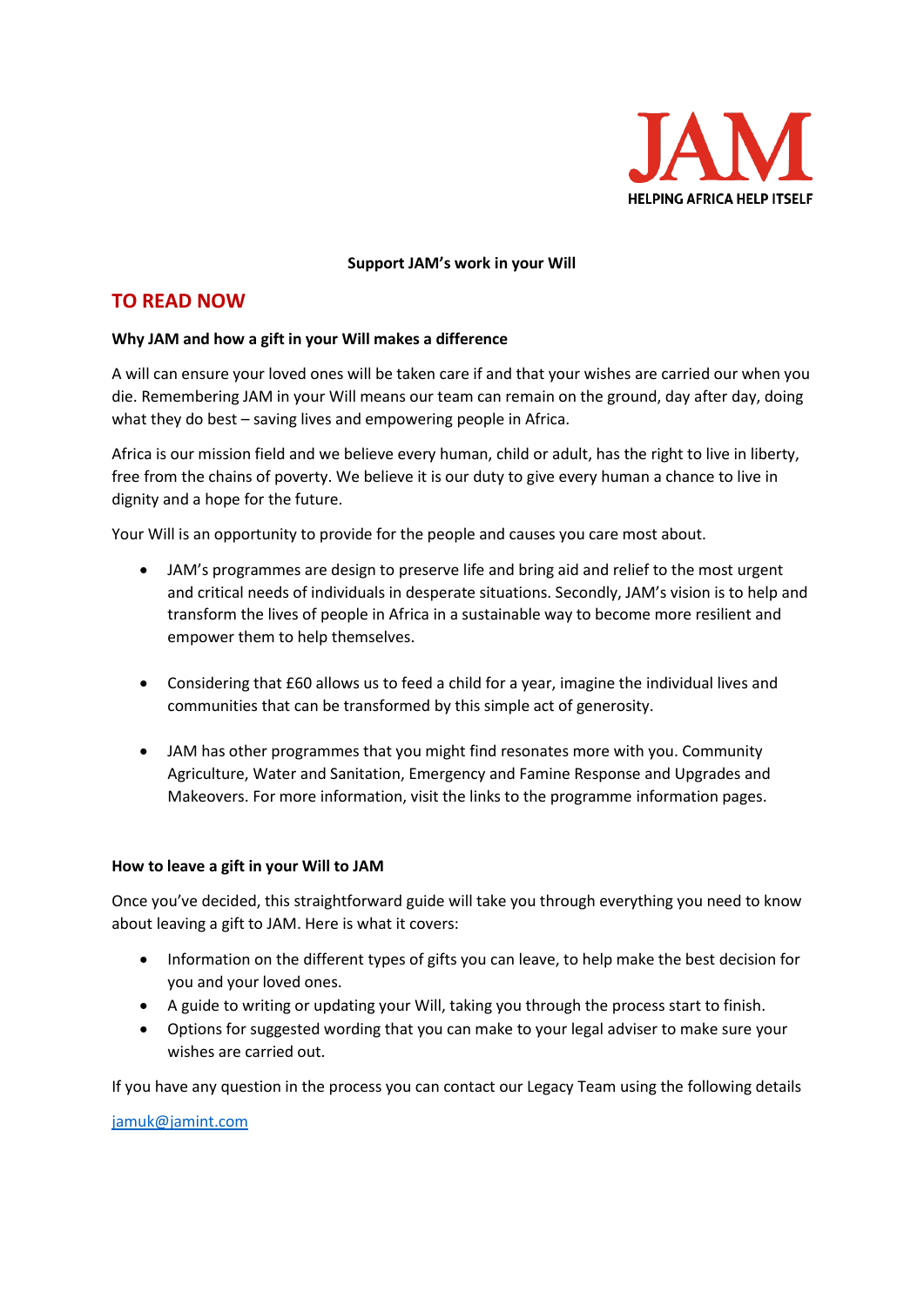

# **TO DO NEXT**

## **Type of Gifts in Wills**

There are 3 main gifts you can leave to JAM in your Will. We suggest you speak to your legal adviser to help you make the decision that is right for you. Every gift makes a difference and we want you to leave the right gift, small or large, for your circumstances.

# • **A residuary gift**

This is where you set aside a portion of all your remaining estate after funeral expenses, debts and other gifts in the Will have been paid. Many people choose to leave this kind of gift because it helps make sure their loved ones are taken care of first.

# • **A pecuniary gift**

This is a gift of a specified sum of money. All gifts make a real difference and it's worth remembering that the eventual value of this type of gift is likely to be impacted by inflation.

# • **A specific gift**

This is a gift of a specific, named item. For example, it could be a property, a vehicle or a piece of art.

### **Here are the 5 steps you need to take to update your Will**

**1**. Use our Will planner to add up the estimated value of your estate and make a list of people and/or charities you'd like to leave money, property or possessions to.

**2**. Appoint one or more (up to four) executers to carry out the terms of your Will. This can be a relative, friend or legal adviser. It can even be JAM. If you like us to be your Executor, please use our suggested wording in this document.

**3**. Visit a legal adviser to draw up or update your Will. If you are including a gift to JAM, please use our suggested wording.

**4**. Make a copy of your Will, and make sure someone you trust knows where your original Will is kept (your legal adviser will often store it for you free of charge, or you can use a Probate Registry).

**5**. If you are remembering JAM in your Will, thank you. Your gift will make a big difference. If you like to let us know this is your intention, please consider returning the enclosed notification form in the envelope provided, as knowing this will help us to plan for the future.